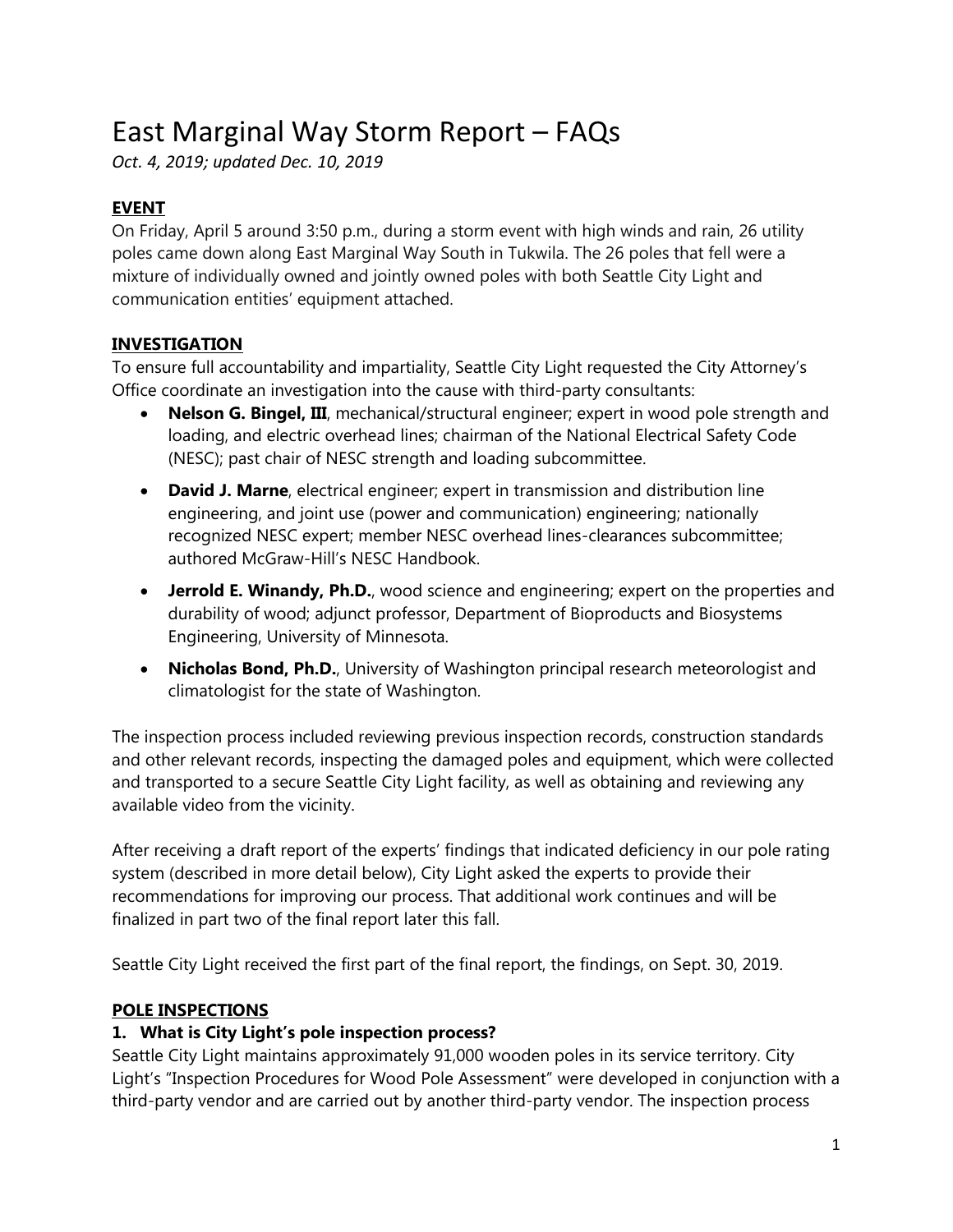includes a visual, sound and bore partial excavation inspection as demonstrated in this [2017](http://www.seattlechannel.org/CityStream/segments?videoid=x76344)  [Seattle Channel video](http://www.seattlechannel.org/CityStream/segments?videoid=x76344) and described in this [2014 blog post.](https://powerlines.seattle.gov/2014/09/15/testing-program-saves-money-extends-life-of-poles/)

In 2008, City Council requested that City Light implement an asset management program. To establish a baseline, over 2009-2010 all wooden utility poles were inspected visually and using a basic hammer sounding technique. This technique involves hitting a pole with a hammer; a healthy pole should produce a solid-wood sound while a pole with internal decay will produce a hollow sound. From 2011 on, we began inspecting approximately 10% of our wooden utility poles per year using more thorough boring inspection and subsurface excavation methods.

Seattle City Light has been on a steady-state program cycle to reinspect and test 10% of our poles per year. Depending on testing results, poles will be treated or replaced as appropriate. With this strategy we will visit all poles once every 10 years.

Pole longevity can vary widely based on the wood species, treatment and the environment where it is placed. A typical modern pole should last 40-60 years. City Light does have some poles much older than that; older poles were often made from old growth timber and subject to preservation methods that extended the useful life much more than modern treatments.

# **2. How does City Light prioritize poles for replacement?**

As part of the development of the asset management program in 2008, City Light hired a consultant to develop a classification system for rating poles. This classification system was updated in 2011 (table below). Each pole inspected is assigned a priority rating from 1 to 5; poles identified as P1 or P2 are flagged for replacement, although P2 poles do not require immediate replacement.

| <b>Priority Rating</b> | <b>Maintenance Required</b> | <b>Description</b>                                 |
|------------------------|-----------------------------|----------------------------------------------------|
| P1                     | Replace                     | RSM* is 25% or less - Pole requires Replacement -  |
|                        |                             | Immediate Action Required - Notify CITY LIGHT if   |
|                        |                             | pole poses an Imminent public safety hazard.       |
| P <sub>2</sub>         | Replace                     | RSM is 75% or less than and greater than 25% -     |
|                        |                             | Pole requires Replacement - Maintenance            |
|                        |                             | Required within Practical Timeframe - not a        |
|                        |                             | candidate for truss reinforcement.                 |
| P <sub>3</sub>         | Reinforce                   | RSM is 75% or less and greater than 40% -          |
|                        |                             | Maintenance Action Required within Scheduled       |
|                        |                             | Timeframe. Candidate for truss reinforcement.      |
| P <sub>4</sub>         | None                        | RSM is greater than 75% - Pole is Serviceable      |
|                        |                             | based on an above ground level sound and bore      |
|                        |                             | inspection only (non-excavatable). No Remedial     |
|                        |                             | Maintenance Required - Inspect next cycle.         |
| P <sub>5</sub>         | None                        | RSM is greater than 75% - Pole is Serviceable - No |
|                        |                             | Remedial Maintenance Required - Inspect next       |
|                        |                             | cycle.                                             |

\*Residual Section Modulus (RSM) calculates the remaining bending strength of a wood pole at ground line.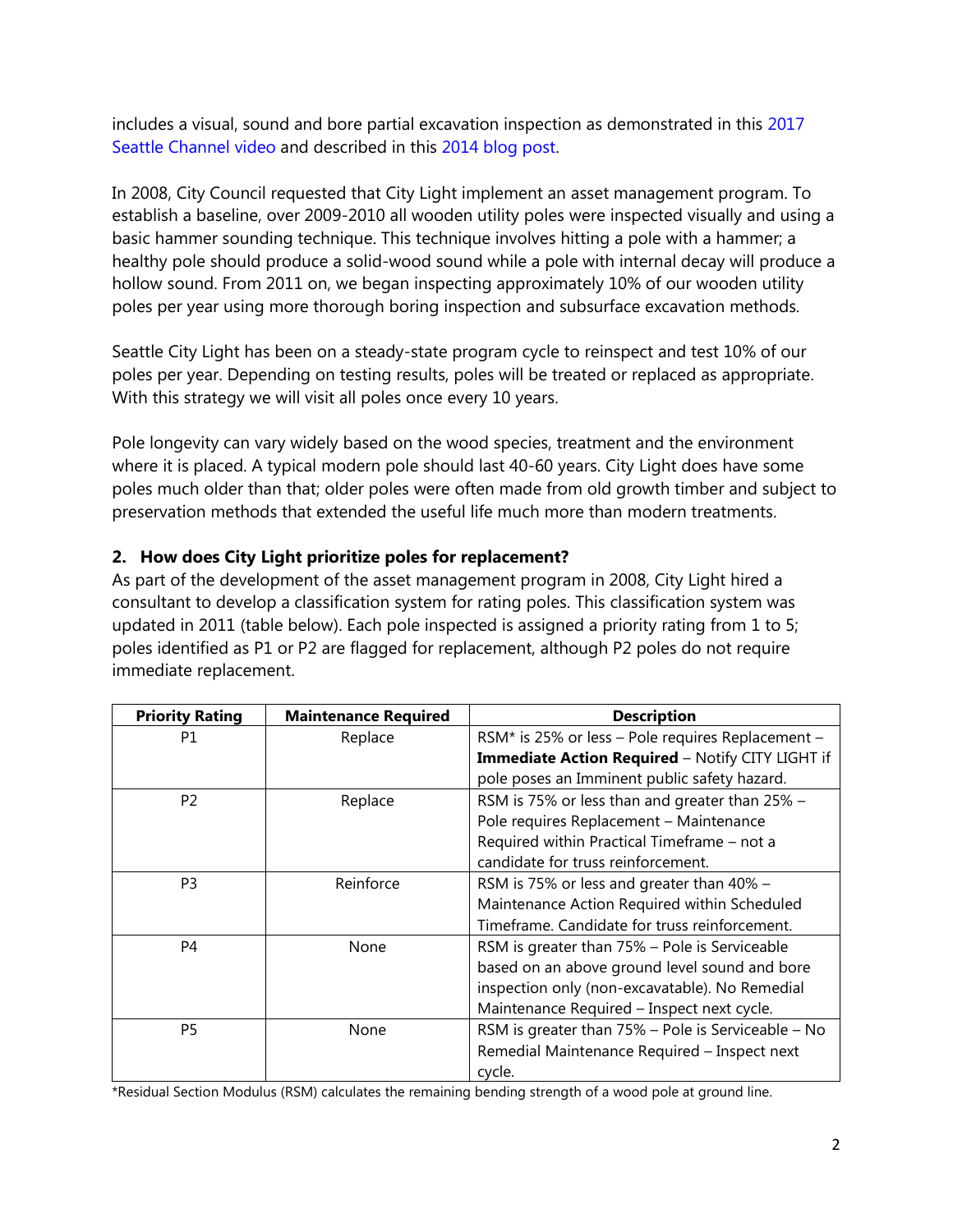## **3. How often does City Light replace poles?**

As part of our asset management program, we are continuously replacing poles, prioritizing first those identified as P1 and then those designated P2. From 2010 through 2018 City Light replaced approximately 11,300 poles. Coming into 2019, our goal was to replace 800 poles this year; we have replaced 559 poles as part of the asset management program so far. Additionally, we have replaced 904 poles as part of normal business, which includes service requests, street work, construction, unexpected damage (e.g., car/pole incidents), etc.

# *Dec. 10 update*

By year end, counting work completed and assigned to crews and contractors, we expect to have replaced about 750 poles as part of the asset management program in 2019.

# **NELSON RESEARCH REPORT PART ONE: FINDINGS**

## **4. Were the poles properly engineered for the loads they carried?**

Yes. The report concluded the design for each pole exceeded the design requirements established by the National Electrical Safety Code (NESC).

# **5. What was the condition of the poles that came down?**

These poles were inspected in 2016 by a third-party vendor. At that time, we treated several poles and identified several for replacement over the coming years. None were identified as P1 (in need of immediate replacement) or posing an imminent public safety hazard.

The report identified the two poles that failed first and estimated they had a remaining strength of 57% and 33%. They had been rated as P2 in the 2016 inspection. Several other poles that fell were also below the NESC requirements for remaining strength, however, several had no decay.

Additionally, six consecutive poles, including the two that fell first, were supplied by one manufacturer, which went out of business shortly after purchase. The report concluded it is likely these poles were not originally treated appropriately because of the severe advanced decay and at least three of the poles had damage from the presence of Golden Buprestid beetles, which usually only survive in a tree converted to a utility pole if the pole was not properly sterilized during manufacturing.

# **6. Was weather a significant factor?**

The report concluded the design of the poles exceeded NESC design safety loading requirements and the capacity required to support the estimated wind speed of up to 50 mph during this storm. However, given the condition of the poles, the wind was likely a factor in the timing of the pole failure. Of note, the two poles that failed first were also exposed in open ground as opposed to neighboring poles that had some level of sheltering or disruption of the wind from buildings and vegetation. The wind speed exposure for these poles was likely greater than for most of the other poles.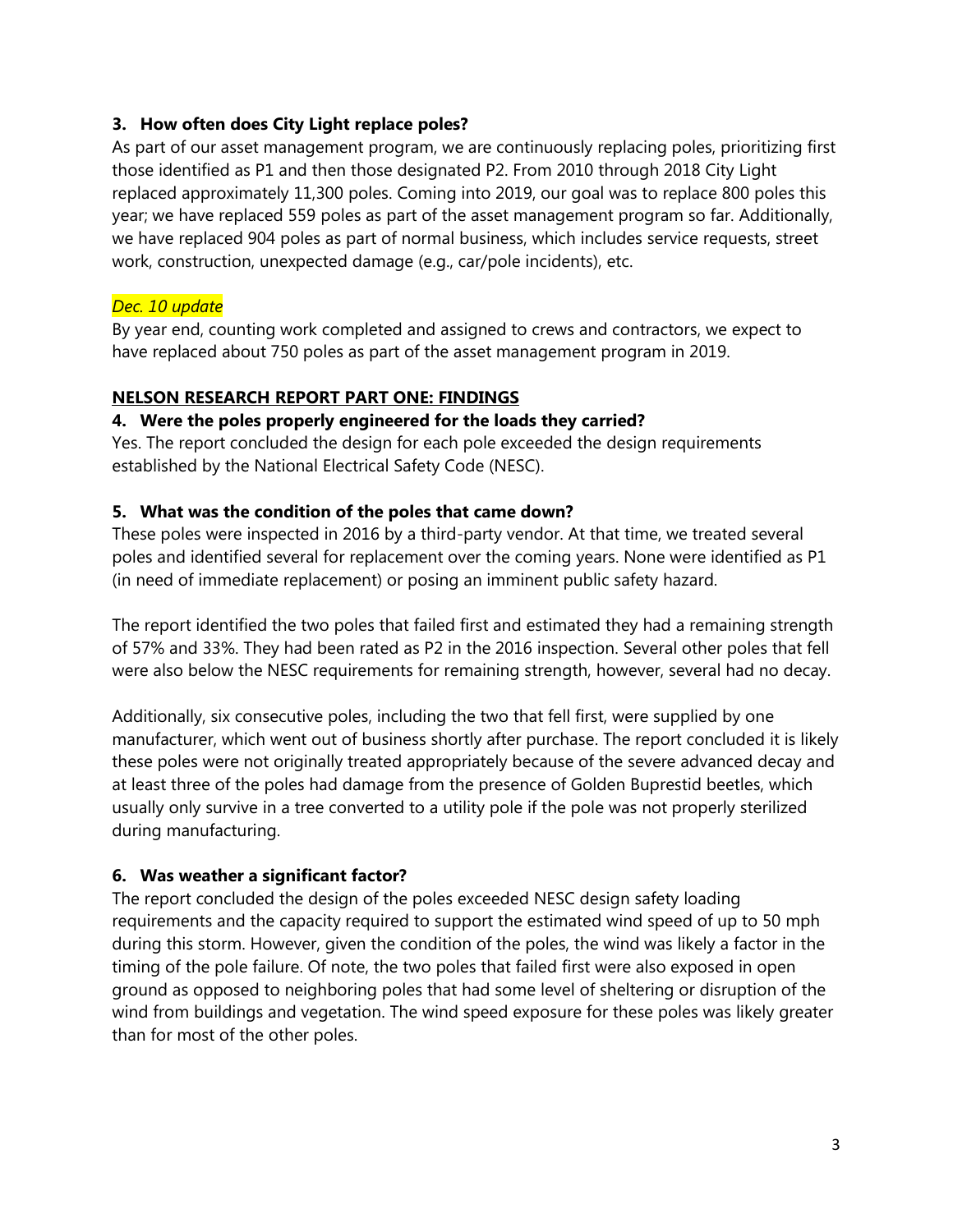## **7. Why did the poles come down?**

The report concluded that the main issue for this line was a group of sequential poles that had significantly reduced strength due to internal groundline decay (the groundline area of wood utility poles is most subject to deterioration because moisture conditions near and below groundline are most favorable to growth of wood-destroying organisms). The poles were classified as P2s during the 2016 inspection, but that designation covers a remaining strength ranging from 75% down to greater than 25%. Six consecutive poles near the middle of the failed poles all were in the lower range for P2s, including the two poles that failed first, which had an estimated remaining strength of 57% and 33%. The failure of these two poles created significant additional dynamic loading for poles to the north and south, causing sequential failures of 24 other poles, including poles with no decay.

# **Next Steps**

# **8. What adjustments to the inspection process/priority assignment is City Light considering due to the findings of the report?**

Part one of the final report concluded the range of strength in the P2 rating – 75% or less than and greater than 25% – is too broad. Specifically, that the maintenance required ("within a practical timeframe") is adequate for those at the higher range, 60%-75%, but those in the lower range, such as 30% or 40%, should be replaced sooner.

City Light acknowledges our existing rating system limited our ability to effectively prioritize replacements, especially among P2 poles. In our commitment to the safety of our community and our workers, City Light will be adjusting that range of strength rating system and the required maintenance timeframe. The specific adjustments will be finalized once we receive the final recommendations in part two of the final report from the third-party experts.

We have acquired additional inspection information from our third-party vendor, and once the new tightened range of strength rating system is finalized, we will use that information to reprioritize all poles rated P3 or lower.

# *Dec. 10 updates*

The recommendations report identified several ways to improve upon our pole inspection, classification and prioritization process, including:

- Tighten remaining strength range for P2 category.
- Specify timeframe for replacement.
- When there are multiple P1-P3 poles in a sequence, assign greater priority.
- Reimplement pole restoration for P3 poles.

We agree with these recommendations. In response we are convening a task force to update our pole asset management program, including redefining the remaining strength range categories, establishing specific timeframes for replacement and refining prioritization criteria. We expect this work to be completed over the next six months.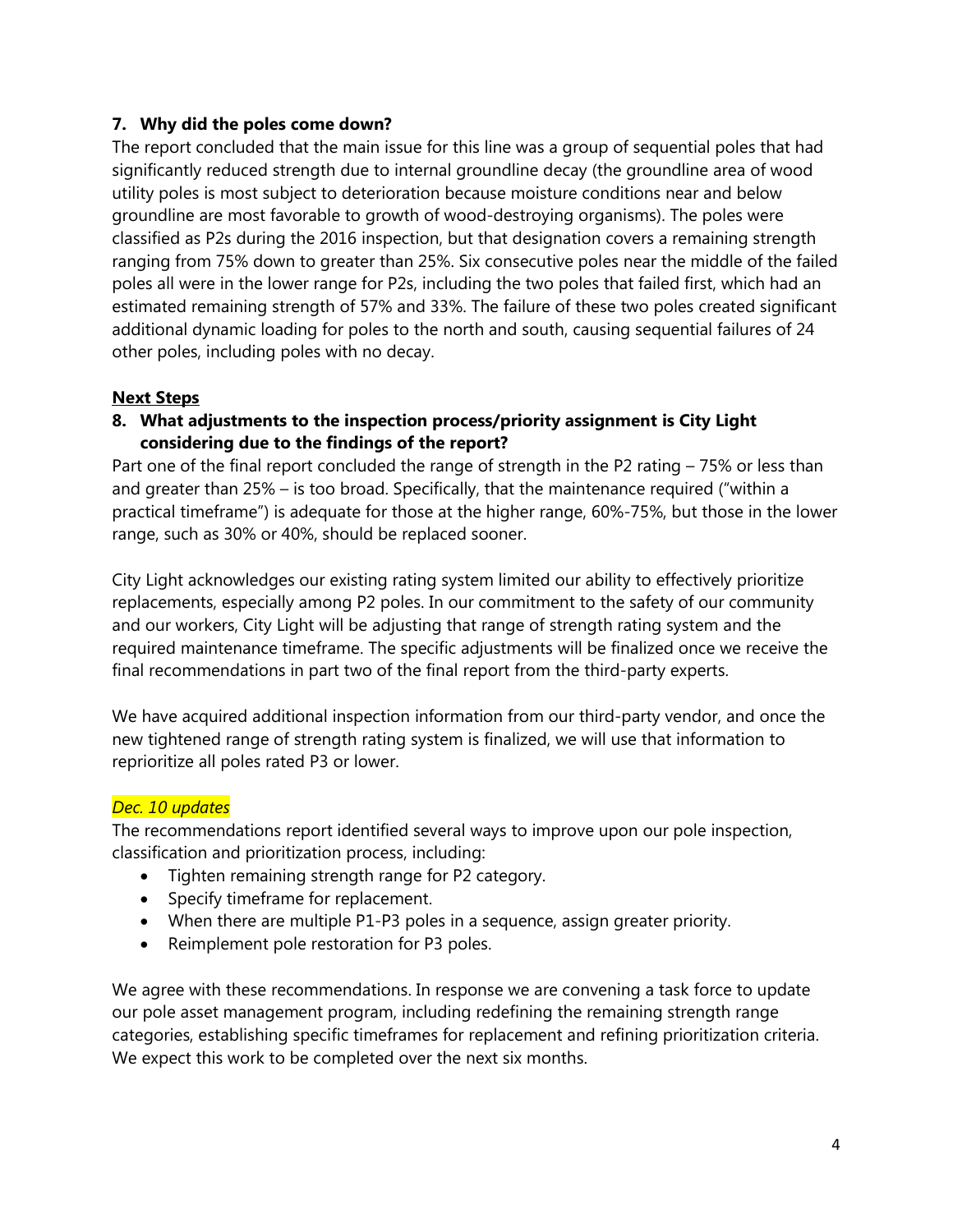While poles will be prioritized for replacement based on remaining strength, as is feasible, greater urgency will be assigned to cases where there are sequential P1-P3 poles. As noted in the recommendations report, a consecutive series of weak poles is at greater risk of causing line failures than a single weak pole that has stronger poles on either side. This approach also provides efficiencies as crews address multiple poles in one location with a lesser impact on customers (i.e., a single outage event vs. one now and another in the future).

As noted in the report, pole restoration involving trussing and steel stays can effectively extend the life of a P3 pole. Because it does not require engineering, it is much faster and cheaper than replacement. Our crews did this work in the past, but like other utilities, we abandoned doing this in-house due to the specialization of the work and safety concerns. We agree with the benefits and plan to reimplement our program for appropriate P3 poles using specialized contractors who can perform the work in a manner that adheres to our safety expectations. We already have taken the first step by reaching out to our inspection vendor to request pricing and a safety plan. We expect this program could begin within six months.

The report also identifies improvements to our method for determining remaining strength, including updating our standards to specify the process, assessing our software to ensure calculation methods and importing additional info into our maintenance database. This work is underway.

Finally, the experts recommend better coordination with CenturyLink, which jointly owns nearly 80% of our 91,000 poles (i.e., 72,000) and conducts its own inspection program. Last week, City Light and CenturyLink representatives kicked off discussions to explore avenues for better communication and information-sharing and find ways to synergize our two inspection programs.

## **9. How many poles are rated P3 or lower?**

Of about 91,000 wooden poles in our service territory, our existing records show approximately 6,000 poles rated P3 or lower. We are actively replacing poles as part of our annual asset management and inspection program since pole longevity can vary widely based on the installation age, wood species, treatment procedures used, and specific environmental conditions where it is placed. As expected, our most recent data analysis shows that the poles rated P3 or lower are evenly distributed throughout our service territory, and there are not any significant concentrations of lower-rated poles in any one geographic area.

#### *Dec. 10 update*

With additional data from our third-party vendor and the consultants' recommendations in mind, our reassessment of poles over the last two months indicates approximately 5,800 poles rated P1-P3 as of Dec. 1. The difference from the number reported above reflects both our adjusted assessment and pole replacements completed since that time.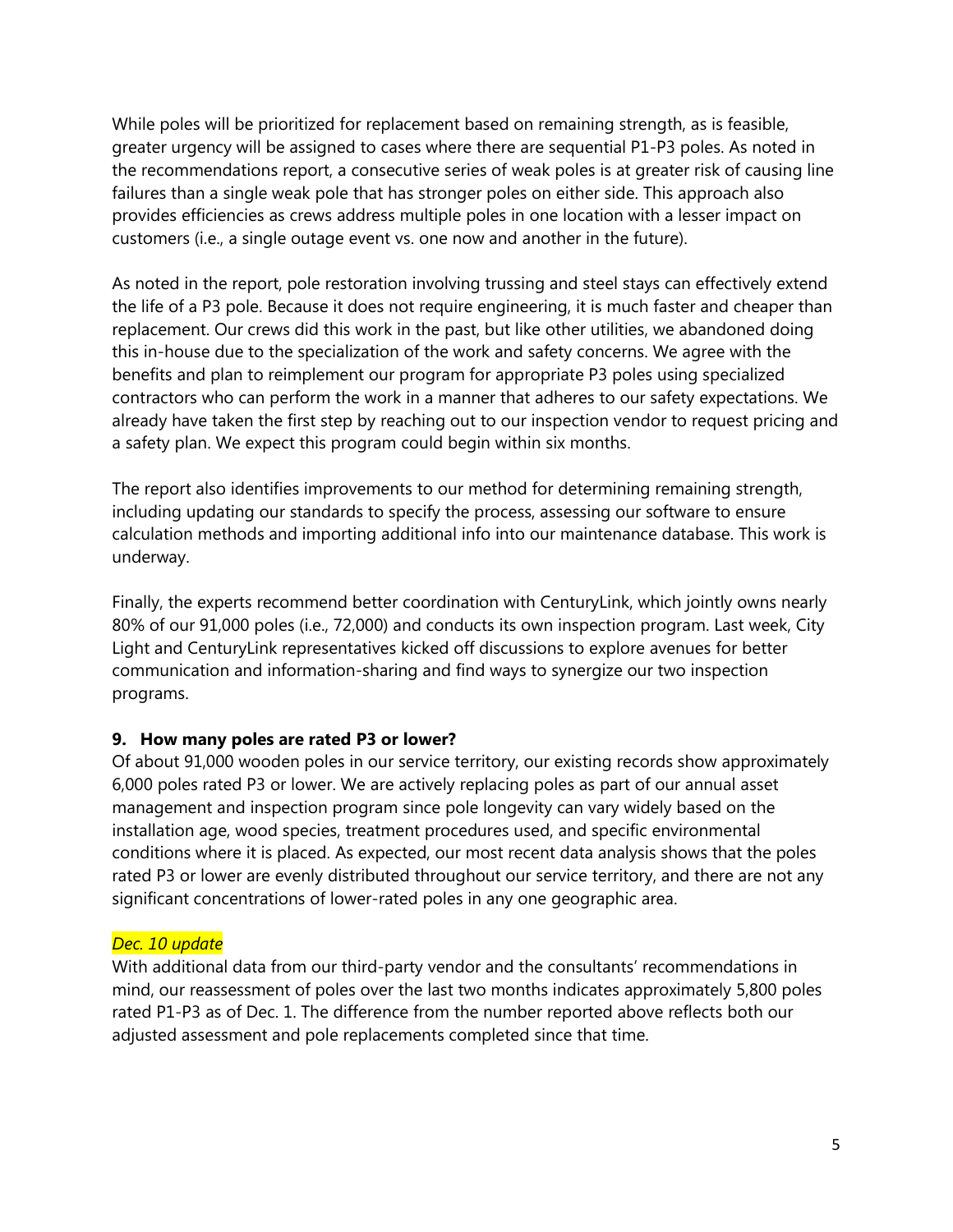## **10. What is the immediate plan for replacing these poles?**

As noted above, we are continuously replacing poles as part of our asset management program, so some of this work has already been scheduled. This work will continue as we also prepare for accelerating the timeline for replacing all P1 and P2 poles based on the report findings and the forthcoming recommendations. We will be prioritizing based on:

- Remaining pole strength.
- Location, e.g., major arterials or criticality of the power corridor.
- Readiness of designs.

Another high priority will be to identify to the extent possible and replace the poles we bought and installed from the manufacturer noted in the answer to Question 5 above. We have identified 360 poles that were placed during that same timeframe, rated P3 or lower, that we will prioritize for replacement. We will also begin reinspecting poles placed during this same timeframe that may have been rated P4 or P5 at last inspection.

To accomplish this additional work, we are initiating an emergency contracting process and will engage third-party contractors for both engineering services and construction. We are also talking with neighboring utilities and could utilize existing mutual aid agreements for pole replacement work.

This immediate plan will extend through the end of the year and likely into early 2020.

We are assigning a program manager dedicated to finalizing this near-term plan, as well as the longer-term plan described below, and guiding implementation of all related work. We have selected Steve Byers, a senior capital projects coordinator. With Seattle City Light since 2002, he has extensive experience in engineering, construction management, contract administration, project accounting, and project management. Most recently, Steve has been responsible for developing and managing the planning, design, scheduling and construction of all phases of utility relocation projects in support of Sound Transit Link Light Rail projects, ensuring all specifications and standards are in compliance.

#### *Dec. 10 updates*

Per the short-term plan described above, we engaged three utility contractors to accelerate replacements. Including work on order, these contractors will replace about 90 poles between Oct. 10 and the end of 2019. This rate of replacement will continue as we move into 2020 and develop and implement our longer-term plan.

#### **11. What is the longer-term plan for pole replacements?**

As we anticipate the new rating system will result in a greater number of poles identified for earlier replacement, which will require a significant investment of money and workers' time, we are developing a longer-term plan. The goal of the plan will be to replace all P3 and lower poles as soon as is feasible, prioritizing those with the greatest safety considerations. Additionally, with the assistance of the third-party experts, we will be redefining not only the rating system but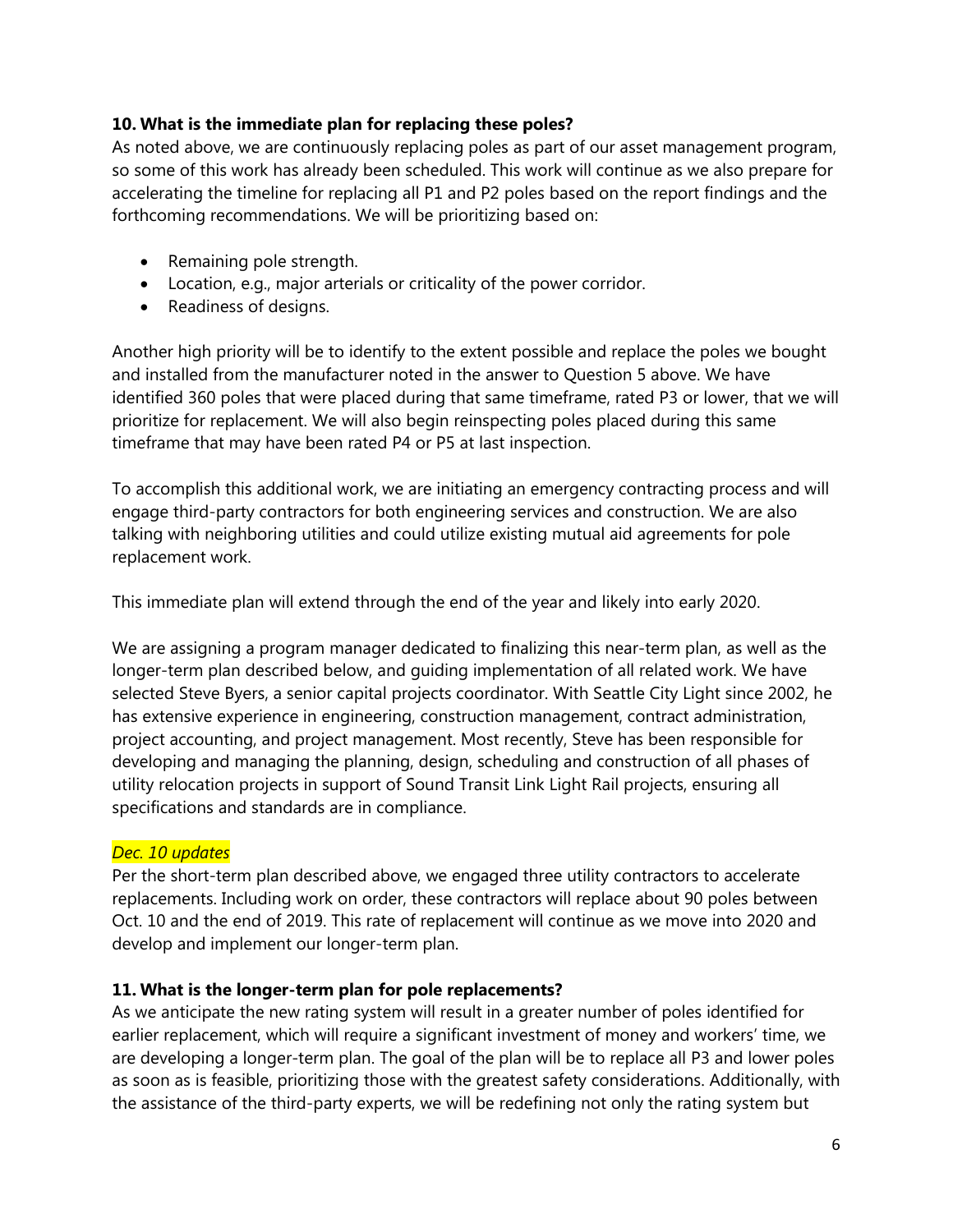also a more aggressive replacement program to get to a place where any future deteriorating pole will be addressed in our regular annual inspection, treatment and replacement program.

The timeline for completing the work is to be determined and will be dependent upon many factors, including funding, permitting, contractor and worker availability, and pole inventory. While we are prioritizing this capital improvement program and reallocating resources to expedite the work, some variables are beyond our control.

We are also committed to continued completion of customer-initiated work during this same timeframe.

# *Dec. 10 update*

As described above in the update to Question 8, we will be updating our pole asset management program over the next six months. At the same time, we continue developing our longer-term plan, which will include ramping up pole replacement and/or restoration over the next several years to address existing P1-P3 poles. Depending on the availability of funding and resources, we are looking to replace 1,400-2,000 poles annually over the next five years, at which point any newly identified weakened poles would be addressed in our regular annual program.

# **12. How much will this cost?**

The average typical single pole replacement costs around \$13,000. Actual costs depend on complexity, labor and resource availability, required street improvements, etc. Addressing the approximately 6,000 poles identified as P3 or lower is likely to cost in the tens of millions; a more accurate estimate will be developed as the plan is finalized.

## *Dec. 10 update*

We do not yet have an estimate for overall costs to address our existing P1-P3 poles. As noted above, actual costs vary and depend on many factors. Additionally, if we reimplement a restoration program for appropriate P3 poles, as recommended by the experts, that is much cheaper and faster than replacement while safely extending the useful life of the poles. Determining which poles need to be replaced and which may be candidates for restoration will factor into our forecasting.

As we develop the longer-term plan for pole replacements, we are seeking ways to be most cost efficient. We have already been working with SDOT to streamline permitting, which saves time and money. We also will be looking to maximize our funds by prioritizing and grouping replacements. For example, we know that replacing a single pole is more expensive on a per pole basis than replacing multiple consecutive poles. Another opportunity may be packaging needed replacements with other requested improvements from our partners, such as CenturyLink and Comcast, who jointly own and/or use our poles, and seeking to share those costs.